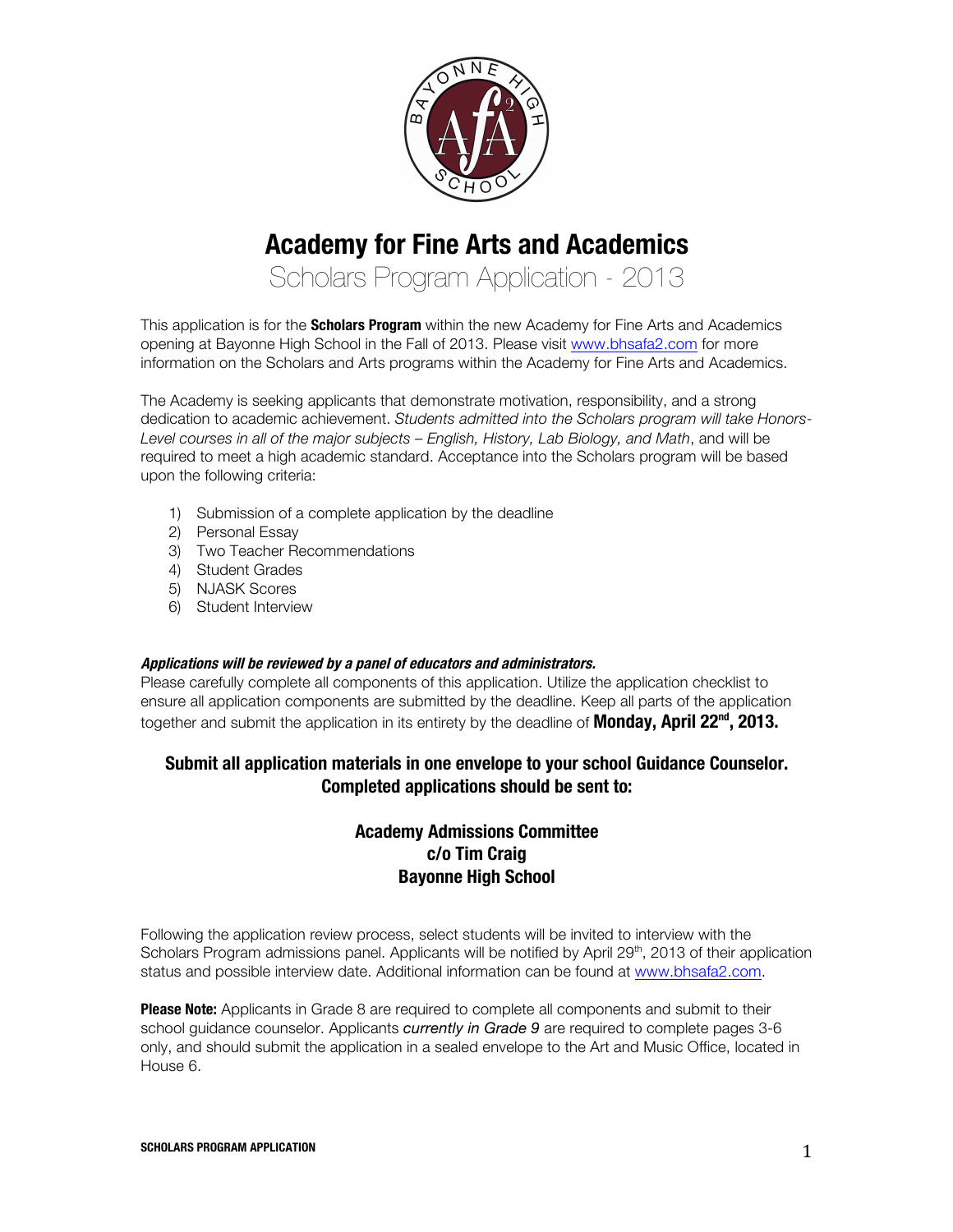

# **Application Checklist**

Be sure to submit ALL of the materials below in one packet/envelope.

☐ Part A – Student Information/Parent Permission

 $\Box$  Part B – Essay (must be typed and double-spaced)

☐ Optional – Student Resume (see page 3 for more details)

☐ Teacher Recommendation Verification Form #1

☐ Teacher Recommendation Verification Form #2

 $\Box$  Principal Signature – 8<sup>th</sup> Grade Applicants Only

To be completed by School Guidance Counselor **for 8th Grade Applicants Only**:

□ School Record Information

### **Submit all application materials in one envelope to your school Guidance Counselor. Completed applications should be sent to:**

### **Academy Admissions Committee c/o Tim Craig Bayonne High School**

**Applications are due Monday, April 22nd, 2013**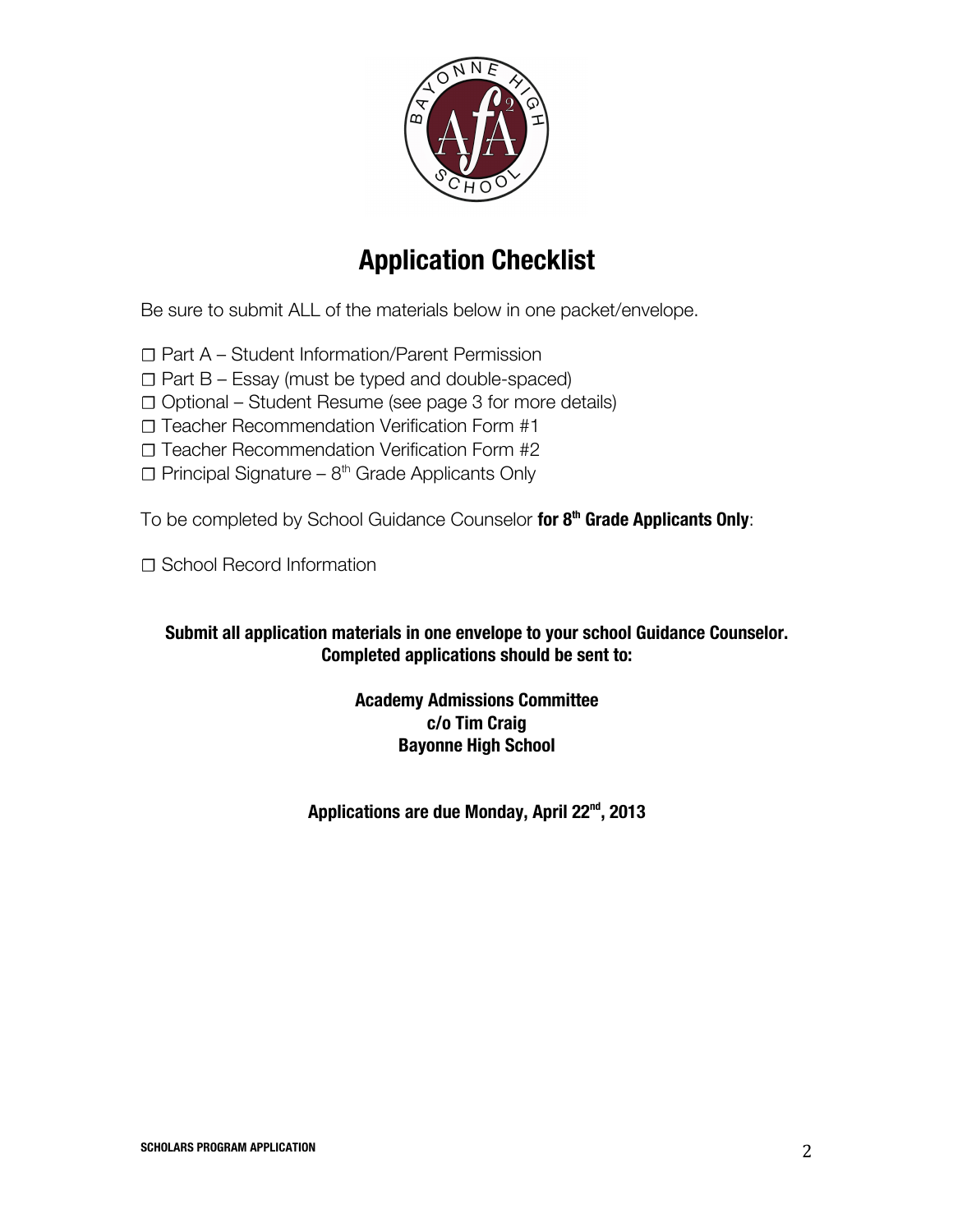

## **Part A – Student Information/Parent Permission**

*Please print clearly in blue or black ink. Fill out all fields.* 

|                                                                                                                                                 | Student Name: __________________________________Home Telephone: _________________                |  |  |  |  |
|-------------------------------------------------------------------------------------------------------------------------------------------------|--------------------------------------------------------------------------------------------------|--|--|--|--|
|                                                                                                                                                 |                                                                                                  |  |  |  |  |
|                                                                                                                                                 |                                                                                                  |  |  |  |  |
|                                                                                                                                                 |                                                                                                  |  |  |  |  |
|                                                                                                                                                 |                                                                                                  |  |  |  |  |
|                                                                                                                                                 |                                                                                                  |  |  |  |  |
| Which, if any, fields are you interested in focusing on during your high school education to<br>prepare for your future college/career options? |                                                                                                  |  |  |  |  |
|                                                                                                                                                 | Science<br>Mathematics<br>Technology<br>History/Humanities<br>English/Literature/Writing<br>Arts |  |  |  |  |
|                                                                                                                                                 |                                                                                                  |  |  |  |  |
| What is your dream college you would like to attend? ___________________________                                                                |                                                                                                  |  |  |  |  |
| Parent Permission (mandatory for all applicants)                                                                                                |                                                                                                  |  |  |  |  |
|                                                                                                                                                 |                                                                                                  |  |  |  |  |
| Parent/Guardian Name (Print)                                                                                                                    | Student Applicant Name (Print)                                                                   |  |  |  |  |
| certify the above information is accurate.                                                                                                      | permission to apply for the Academy for Fine Art and Academics - Scholars Program and            |  |  |  |  |
| Parent/Guardian Signature                                                                                                                       | Date                                                                                             |  |  |  |  |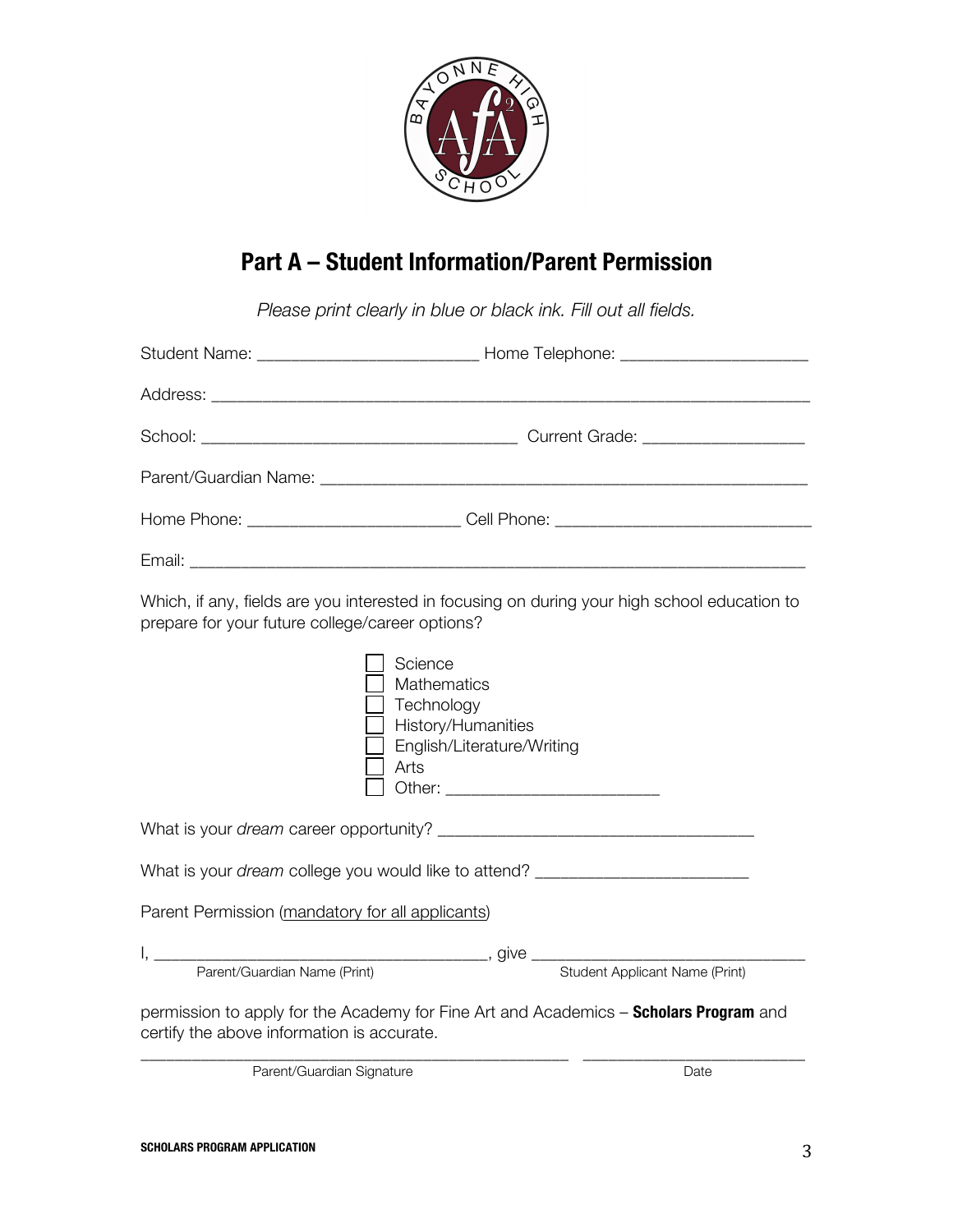

### **Part B – Student Essay**

**Essay** *(mandatory for all applicants)*

In 250 – 500 words, please respond to the following prompt. Your response should be typed in 12 pt. font and double-spaced.

Describe a character in fiction, a historical figure, or a creative work (as in art, music, science, etc.) that has had an influence on you – and explain that influence.

#### **Optional: Student Resume**

Students may wish to attach an additional typed resume detailing school accomplishments and activities, extracurricular programs, special honors and awards, summer programs, etc.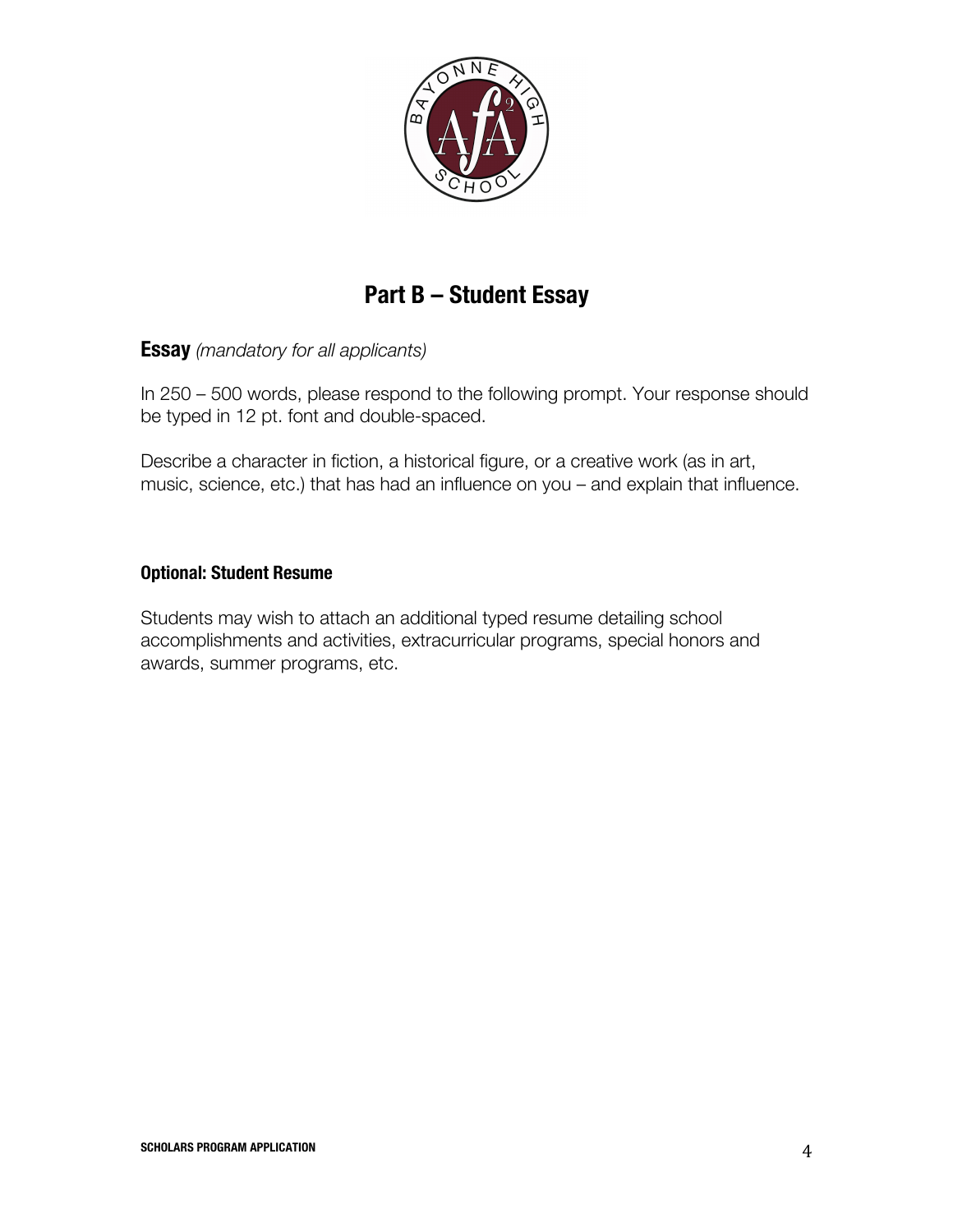

### **Teacher Recommendation Procedure – Scholars Program**

- 1) Applicant submits this form to recommending teachers. (2 required).
- 2) Teacher: Please go to: www.bhsafa2.com/apply
- 3) Follow the link to the "**Teacher Recommendation – Scholars Program**". Complete the simple online recommendation.
- 4) Once the recommendation has been submitted, please sign and return the bottom portion of this form to the applicant.
- 5) Applying students will submit verification form along with all other application materials in one complete packet.

#### **All Application Materials for the 2013-2014 Academy Scholars are due by Monday, April 22nd, 2013.**

### **Teacher Recommendation Verification #1**

\_\_\_\_\_\_\_\_\_\_\_\_\_\_\_\_\_\_\_\_\_\_\_\_\_\_\_\_\_\_\_\_\_\_\_\_\_\_\_\_\_\_\_\_\_\_\_\_\_\_\_\_\_\_\_\_\_\_\_\_\_\_\_\_\_\_\_\_\_\_\_\_

Applicant:

Recommending Teacher Name: \_\_\_\_\_\_\_\_\_\_\_\_\_\_\_\_\_\_\_\_\_\_\_\_\_\_\_\_\_\_\_\_\_\_\_\_\_\_\_\_\_\_\_

The online recommendation form for this applicant has been submitted.

(Recommending Teacher Signature) (Date)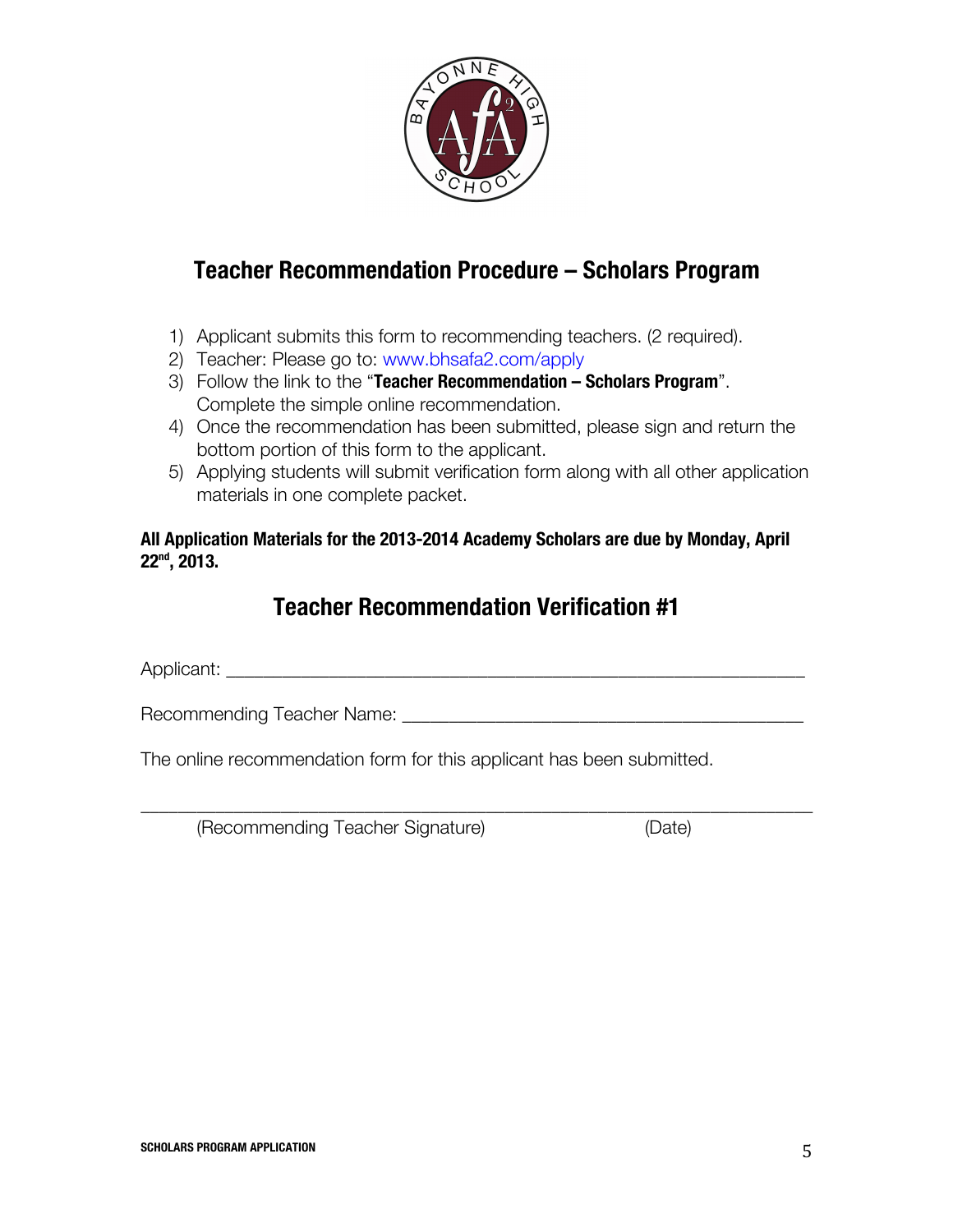

### **Teacher Recommendation Procedure – Scholars Program**

- 1) Applicant submits this form to recommending teachers. (2 required).
- 2) Teacher: Please go to: www.bhsafa2.com/apply
- 3) Follow the link to the "**Teacher Recommendation – Scholars Program**". Complete the simple online recommendation.
- 4) Once the recommendation has been submitted, please sign and return the bottom portion of this form to the applicant.
- 5) Applying students will submit verification form along with all other application materials in one complete packet.

### **All Application Materials for the 2013-2014 Academy Scholars are due by Monday, April 22nd, 2013.**

### **Teacher Recommendation Verification #2**

\_\_\_\_\_\_\_\_\_\_\_\_\_\_\_\_\_\_\_\_\_\_\_\_\_\_\_\_\_\_\_\_\_\_\_\_\_\_\_\_\_\_\_\_\_\_\_\_\_\_\_\_\_\_\_\_\_\_\_\_\_\_\_\_\_\_\_\_\_\_\_\_

Applicant: \_\_\_\_\_\_\_\_\_\_\_\_\_\_\_\_\_\_\_\_\_\_\_\_\_\_\_\_\_\_\_\_\_\_\_\_\_\_\_\_\_\_\_\_\_\_\_\_\_\_\_\_\_\_\_\_\_\_\_\_\_\_

Recommending Teacher Name: \_\_\_\_\_\_\_\_\_\_\_\_\_\_\_\_\_\_\_\_\_\_\_\_\_\_\_\_\_\_\_\_\_\_\_\_\_\_\_\_\_\_\_

The online recommendation form for this applicant has been submitted.

(Recommending Teacher Signature) (Date)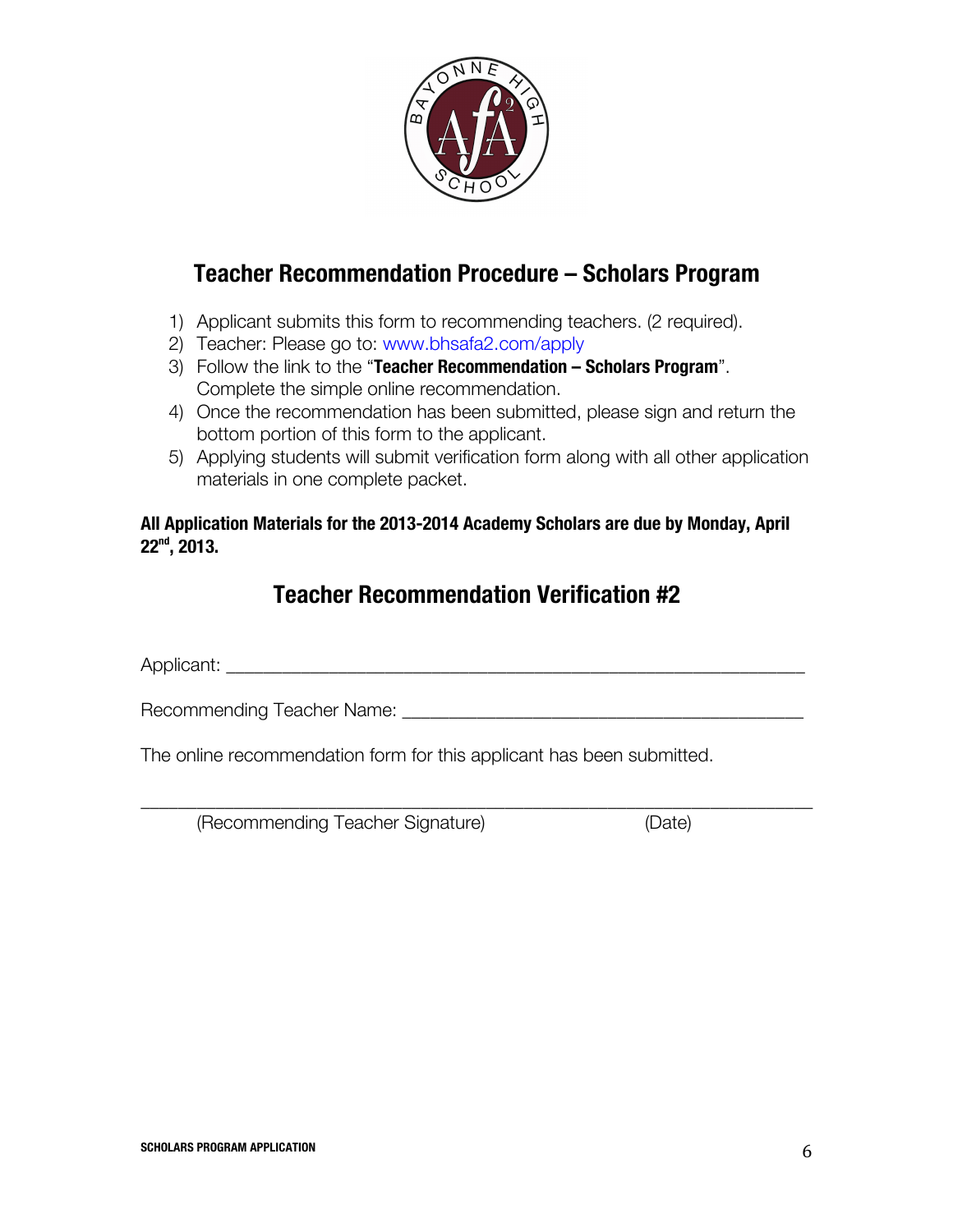

### **School Principal Approval – 8th Grade Applicants Only**

Applicant: \_\_\_\_\_\_\_\_\_\_\_\_\_\_\_\_\_\_\_\_\_\_\_\_\_\_\_\_\_\_\_\_\_\_\_\_\_\_\_\_\_\_\_\_\_\_\_\_\_\_\_\_\_\_\_\_\_\_\_\_\_\_

School: \_\_\_\_\_\_\_\_\_\_\_\_\_\_\_\_\_\_\_\_\_\_\_\_\_\_ Principal Name: \_\_\_\_\_\_\_\_\_\_\_\_\_\_\_\_\_\_\_\_\_\_\_\_

\_\_\_\_ I recommend the above applicant for admission into the Academy for Fine Arts and Academics **Scholars Program.**

\_\_\_\_ I DO NOT recommend the above applicant for admission into the Academy for Fine Arts and Academics **Scholars Program.**

\_\_\_\_\_\_\_\_\_\_\_\_\_\_\_\_\_\_\_\_\_\_\_\_\_\_\_\_\_\_\_\_\_\_\_\_\_\_\_\_\_\_\_\_\_\_\_\_\_\_\_\_\_\_\_\_\_\_\_\_\_\_\_\_\_\_\_\_\_\_\_\_

(Principal Signature) (Date)